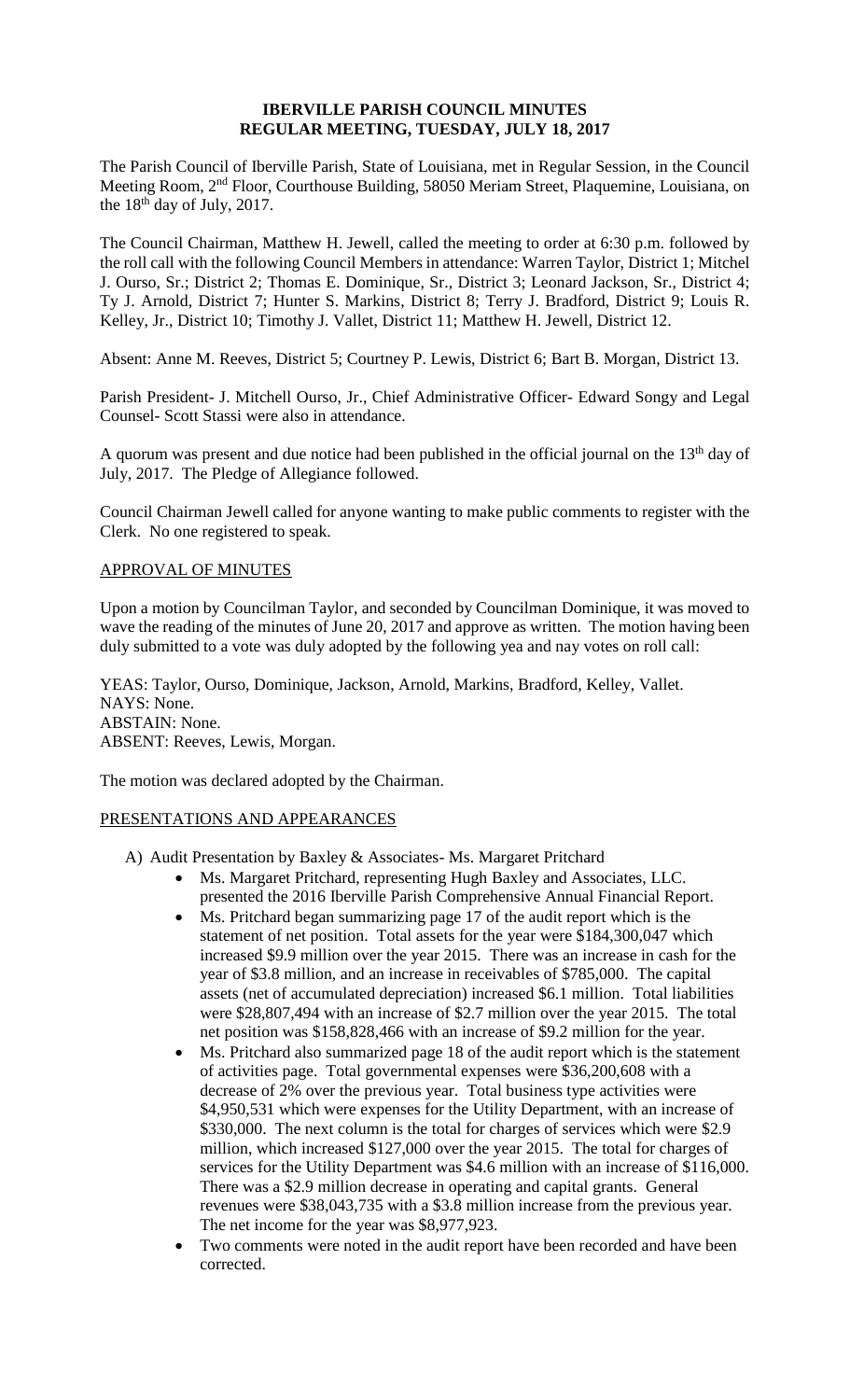# PRESIDENT'S REPORT

President Ourso was not present, due to illness. The agenda item was passed on.

#### CHAMBER OF COMMERCE REPORT

Mr. Hank Grace stated there was nothing to report.

# FINANCIAL REPORT

Mr. Randall Dunn stated that during the audit presentation Ms. Pritchard stated the debt went up. It did go up but it was because of the DHH loan for the water extension for Water District No. 3, which increased by about \$3 million. The net savings on the refunding is over the life of the bond. He also stated the statements were sent out, and there were no questions.

Mr. Dunn read aloud the following notice.

A) Notice hereby given pursuant to Article 7, Section 23(C) of the Louisiana Constitution and R.S. 47:17059(B) that a public hearing of the Iberville Parish Council in Iberville Parish will be held at the Iberville Parish Council Meeting Room, 2nd Floor, Courthouse Building, 58050 Meriam Street, Plaquemine, Louisiana on Tuesday, August 15, 2017 at 6:00 p.m. to consider adopting the millage rates, the public meeting will immediately follow at 6:30 p.m. in the Iberville Parish Council Meeting Room, 2nd Floor, Courthouse Building, 58050 Meriam Street, Plaquemine, Louisiana to consider adopting the millage rates.

# OLD BUSINESS

None.

# NEW BUSINESS

A) Introduction of Ordinances

The following ordinances were introduced by Mr. Songy:

- 1) Ordinance to donate an adjudicated parcel to the City of St. Gabriel
- 2) Ordinance to adopt the millage rates for the tax year 2017
- 3) Ordinance whereby the Iberville Parish Council formally expresses intent to acquire full ownership of the tax adjudicated property described below pursuant to the terms of Ordinance #002-13
- 4) Ordinance to adopt the revised ordinance for Iberville Parish Animal Control, Animal Shelter including domestic animals, livestock and wild animals

Upon a motion by Councilman Vallet, seconded by Councilman Taylor, it was moved that a public hearing be held on Tuesday, August 15, 2017 at 6:00 p.m. on the four introduced ordinances. The motion having been duly submitted to a vote, was duly adopted by the following yea and nay votes on roll call:

YEAS: Taylor, Ourso, Dominique, Jackson, Arnold, Markins, Bradford, Kelley, Vallet. NAYS: None. ABSTAIN: None. ABSENT: Reeves, Lewis, Morgan.

The motion was declared adopted by the Chairman.

# RESOLUTION COMMITTEE REPORT

The Resolution Committee met on Tuesday, July 18, 2017 at 6:15 p.m., followed by the roll call with the following Resolution Committee Members only in attendance: Vallet, Arnold, Kelley, Markins, Jackson, Dominique.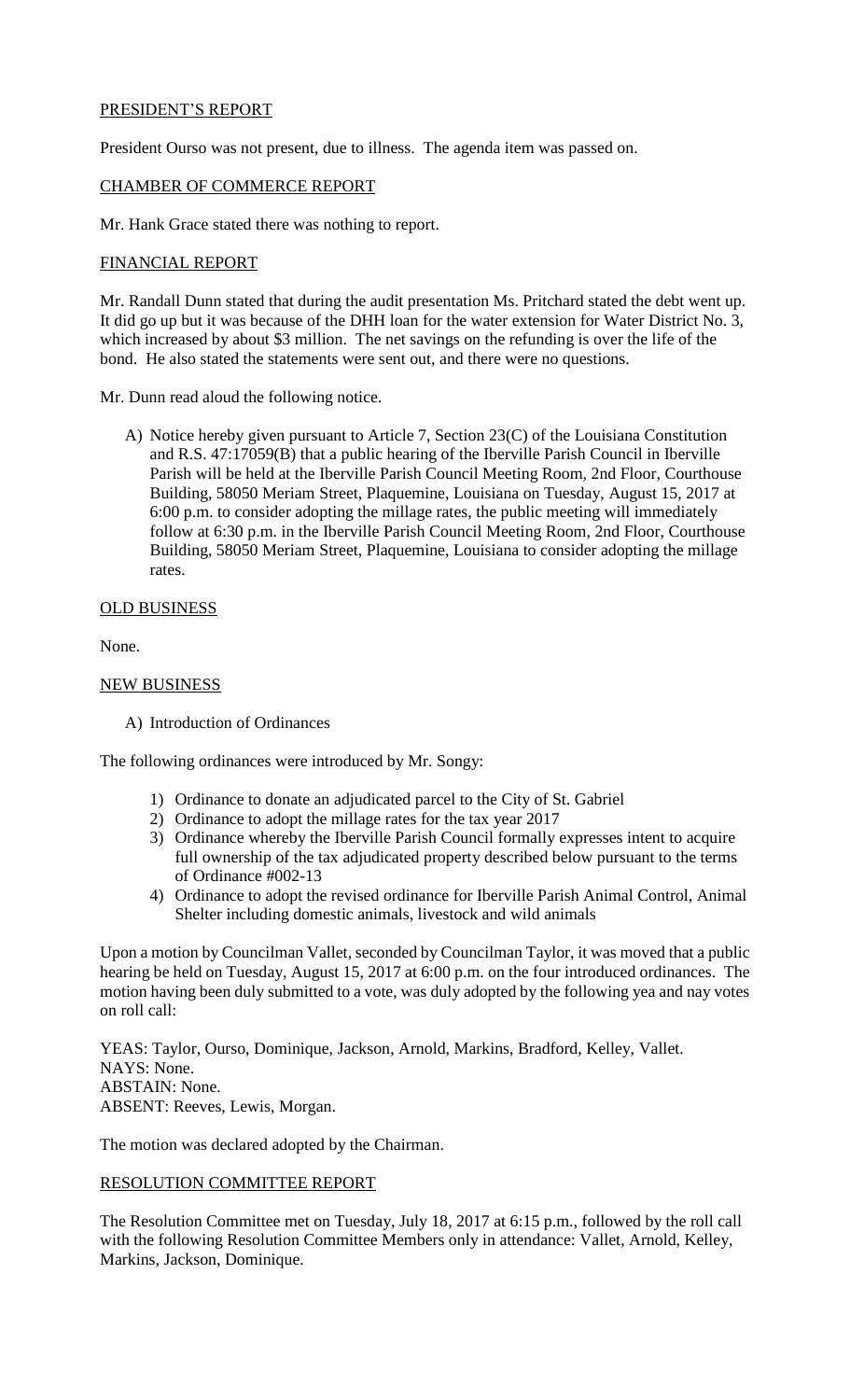Absent: Reeves, Lewis, Morgan.

The following resolution was read aloud by Mr. Songy:

## A) Resolution to authorize the Parish President to sign an agreement with DOTD on the Federal Off-System Bridge Replacement

Councilman Kelley made a recommendation to forward the resolutions to the regular meeting, seconded by Councilman Markins. The recommendation having been duly submitted to a vote was duly adopted by the following yea and nay votes on roll call by Resolution Committee Members only:

YEAS: Vallet, Arnold, Kelley, Markins, Jackson, Dominique. NAYS: None. ABSTAIN: None. ABSENT: Reeves, Lewis, Morgan.

The recommendation was declared adopted by the Chairman to forward these items to the regular meeting.

#### RESOLUTION COMMITTEE REPORT- DURING THE REGULAR MEETING

#### **RESOLUTION IPC#2017- 011**

# **RESOLUTION AUTHORIZING THE PARISH OF IBERVILLE, STATE OF LOUISIANA, TO ENTER INTO A COOPERATIVE ENDEAVOR AGREEMENT WITH THE DEPARTMENT OF TRANSPORTATION AND DEVELOPMENT; APPROVING THE FORM AND TERMS OF SUCH AGREEMENT; AND PROVIDING FOR OTHER MATTERS IN CONNECTION THEREWITH**

The following resolution was introduced by Councilman Kelley, and seconded by Councilman Arnold.

WHEREAS, the Parish wishes to enter into a Cooperative Endeavor Agreement with the Department of Transportation and Development, through its Secretary, hereinafter referred to as "DOTD", and Iberville Parish Council, a political subdivision of the State of Louisiana, hereinafter referred to as "Parish"; and

WHEREAS, under provisions of Title 23, United States Code, Section 144 "Highway Bridge Replacement and Rehabilitation Program," as amended, funds have been appropriated out of the Highway Trust Fund to finance replacement and/or rehabilitation of bridges located off the State and Federal road system; and

WHEREAS, Parish has requested DOTD to allocate funds necessary to finance the offsystem bridge replacement and/or rehabilitation projects defined in the Parish's approved priority list, subject to special terms and conditions set forth herein; and

WHEREAS, Federal Funds have been appropriated to finance replacement and/or rehabilitation projects under the direct administration of DOTD; and

WHEREAS, DOTD is agreeable to implementation of the projects and desires to cooperate with Parish as hereinafter provided.

WHEREAS, in substantially the form attached as Exhibit A hereto (the "Cooperative Endeavor Agreement"), to provide for the agreement by the Parish and DOTD; and

WHEREAS, the Iberville Parish Council, acting as the governing authority of the Parish, now desires to authorize the Parish President, J. Mitchell Ourso, Jr. to execute the Cooperative Endeavor Agreement to assist the Parish in accomplishing the purposes set forth therein;